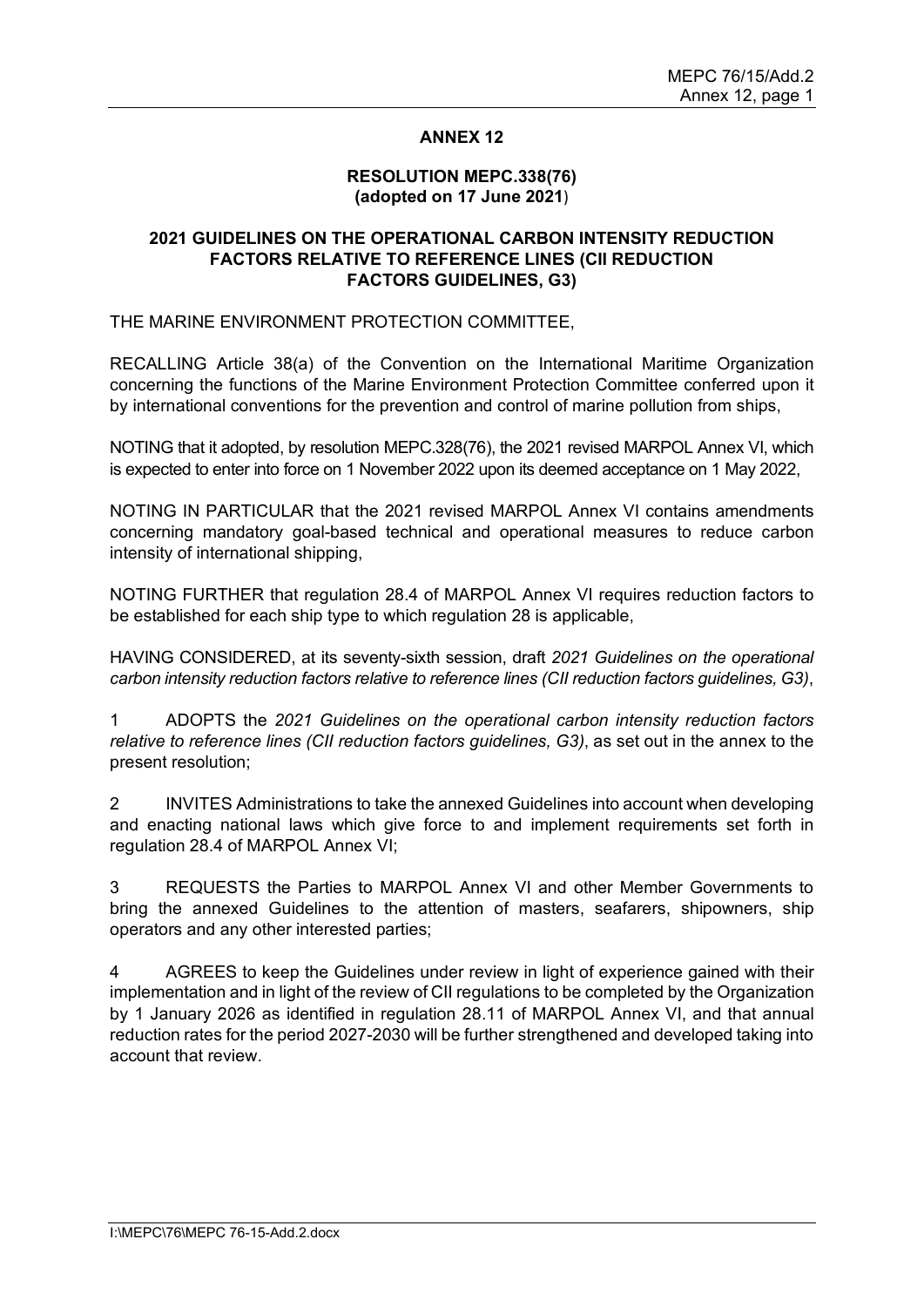### ANNEX

## **2021 GUIDELINES ON THE OPERATIONAL CARBON INTENSITY REDUCTION FACTORS RELATIVE TO REFERENCE LINES (CII REDUCTION FACTORS GUIDELINES, G3)**

### **1 Introduction**

1.1 These Guidelines provide the methods to determine the annual operational carbon intensity reduction factors and their concrete values from year 2023 to 2030, as referred to in regulation 28 of MARPOL Annex VI.

1.2 The annual operational carbon intensity reduction factors apply to each ship type to which regulation 28 of MARPOL Annex VI applies, in a transparent and robust manner, based on the specific carbon intensity indicators stipulated in the *2021 Guidelines on operational carbon intensity indicators and the calculation methods (G1)* (resolution MEPC.336(76)) and the reference lines developed in the *2021 Guidelines on the reference lines for use with operational carbon intensity indicators (G2)*(resolution MEPC.337(76)).

1.3 The reduction factors have been set at the levels to ensure that, in combination with other relevant requirements of MARPOL Annex VI, the reduction in  $CO<sub>2</sub>$  emissions per transport work by at least 40% by 2030, compared to 2008, can be achieved as an average across international shipping.

1.4 Section 5 of these Guidelines provides background information on rational ranges of reduction factors of ship types in year 2030 using demand-based measurement and supply-based measurement.

1.5 The Organization should continue to monitor development in annual carbon intensity improvement using both demand-based measurement and supply-based measurement in parallel to the annual analysis of the fuel consumption data reported to the IMO DCS.

### **2 Definitions**

2.1 *MARPOL* means the International Convention for the Prevention of Pollution from Ships, 1973, as modified by the Protocols of 1978 and 1997 relating thereto, as amended.

2.2 *IMO DCS* means the data collection system for fuel oil consumption of ships referred to in regulation 27 and related provisions of MARPOL Annex VI.

2.3 For the purpose of these Guidelines, the definitions in MARPOL Annex VI, as amended, apply.

2.4 The annual operational carbon intensity reduction factor, generally denoted as "Z" in regulation 28 of MARPOL Annex VI, is a positive value, stipulating the percentage points of the required annual operational carbon intensity indicator of a ship for a given year lower than the reference value.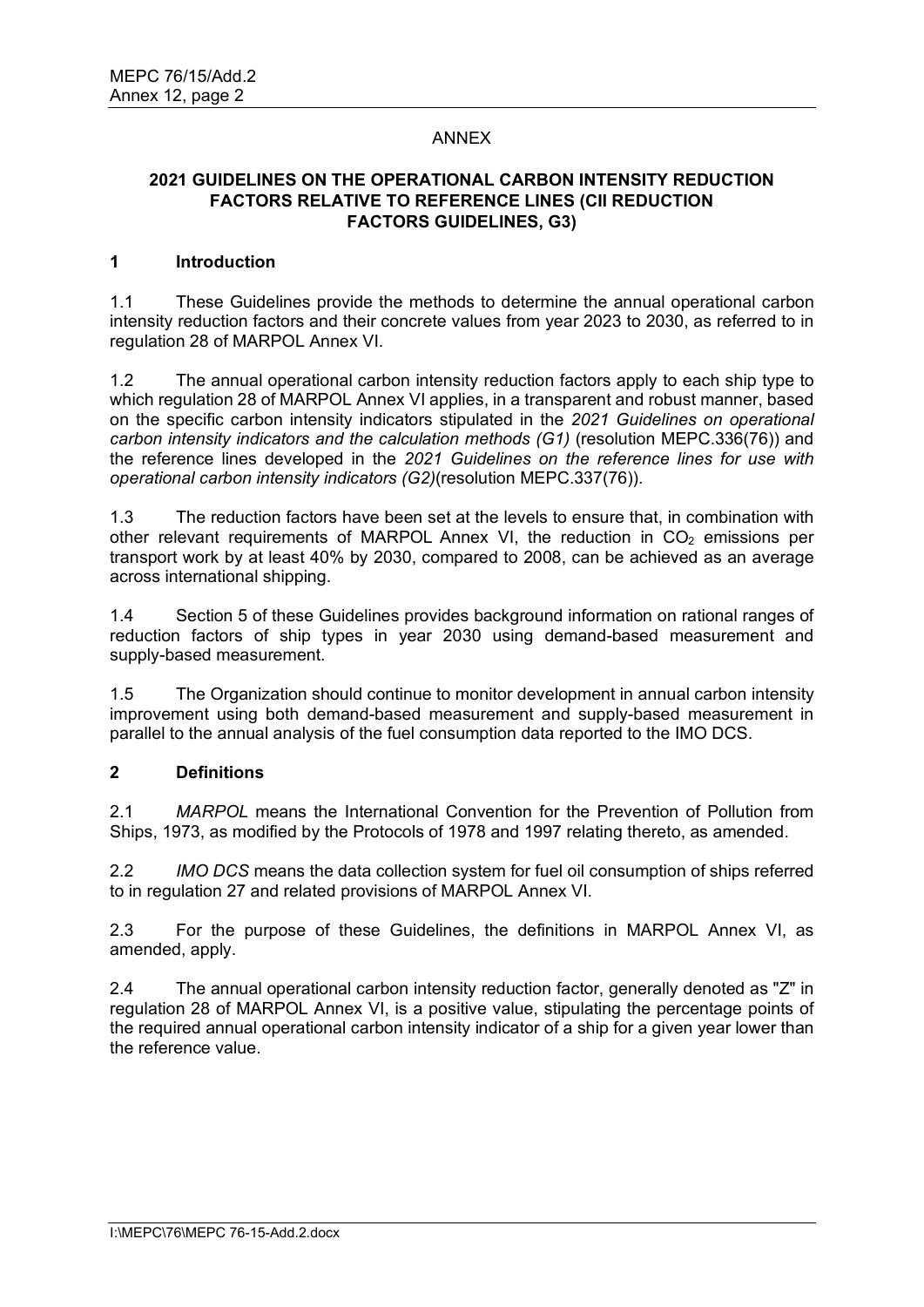## **3 Method to determine the annual reduction factor of ship types**

## *3.1 Operational carbon intensity of international shipping*

Given significant heterogeneity across ship types, the attained annual operational CII of international shipping as a whole is calculated as the ratio of the aggregated mass (in grams) of CO<sub>2</sub> (*aggregated M*) emitted to the aggregated mass (in tonne nmiles) of transport work ( *aggregated W* ) undertaken by all individual ships of representative ship types in a given calendar year, as follows:

attained 
$$
CII_{shipping} = aggregated \ M / aggregated \ W
$$
 (1)

In the absence of the data on actual annual transport work of individual ships, the aggregated transport work obtained from other reliable sources, such as UNCTAD, can be taken as approximation. The representative ship types refer to bulk carriers, gas carriers, tankers, container ships, general cargo ships, refrigerated cargo carrier and LNG carriers, as per the *Fourth IMO GHG Study 2020*.

### *3.2 The achieved carbon intensity reduction in international shipping*

For a given year *y* , the achieved carbon intensity reduction in international shipping relative to the reference year  $y_{ref}$ , denoted as  $R_{\text{shipping},y}$ , can be calculated as follows:

$$
R_{\text{shipping},y} = 100\% \times (attained\ CI\_{\text{shipping},y} -attained\ CI\_{\text{shipping},y_{ref}})/\text{attained\ CI\_{\text{shipping},y_{ref}}}
$$
 (2)

where the  $_{attained \, CH \, \text{shinning} \, \text{y}}$  and  $_{attained \, CH \, \text{shipping} \, \text{y}_{\text{ref}}}$  represents the attained annual operational carbon intensity of international shipping in year *y* and in the reference year  $_{y_{ref}}$ , as defined in Eq.(1).

The achieved carbon intensity reduction in international shipping can be alternatively calculated on the carbon intensity performance of ship types. Since CII metrics for different ship types may not be identical, the weighted average of the carbon intensity reduction achieved by ship types can be applied, as follows:

$$
R_{\text{shipping},y} = \sum_{\text{type}} f_{\text{type},y} R_{\text{type},y} \tag{3}
$$

In  $Eq(3)$ ,

*type* represents the ship type;

 $f_{\text{type},y}$  is the weight, which is equal to the proportion of CO<sub>2</sub> emitted by the ship type to the total  $CO<sub>2</sub>$  emissions of international shipping in year  $y$ ; and  $R_{\text{type},y}$  represents the carbon intensity reduction achieved by the ship type in year *y*, calculated as  $R_{\text{type},y} = 100\% \times (attained \text{ CH}_{\text{type},y} - attained \text{ CH}_{\text{type},y_{\text{out}}})/attained \text{ CH}_{\text{type},y_{\text{out}}}$ , where the  $_{attained \, CH_{\text{true},v}}$  and  $_{attained \, CH_{\text{true},ref}}$  represents the attained annual operational carbon intensity of the ship type in year *y* and in the reference year  $y_{\text{ref}}$ , as defined in Eq.(4), as follows:

$$
attained \,\, CH_{\, type} = \sum_{\text{ship}} M_{\text{ship},t} / \sum_{\text{ship},t} W_{\text{ship},t} \qquad (4)
$$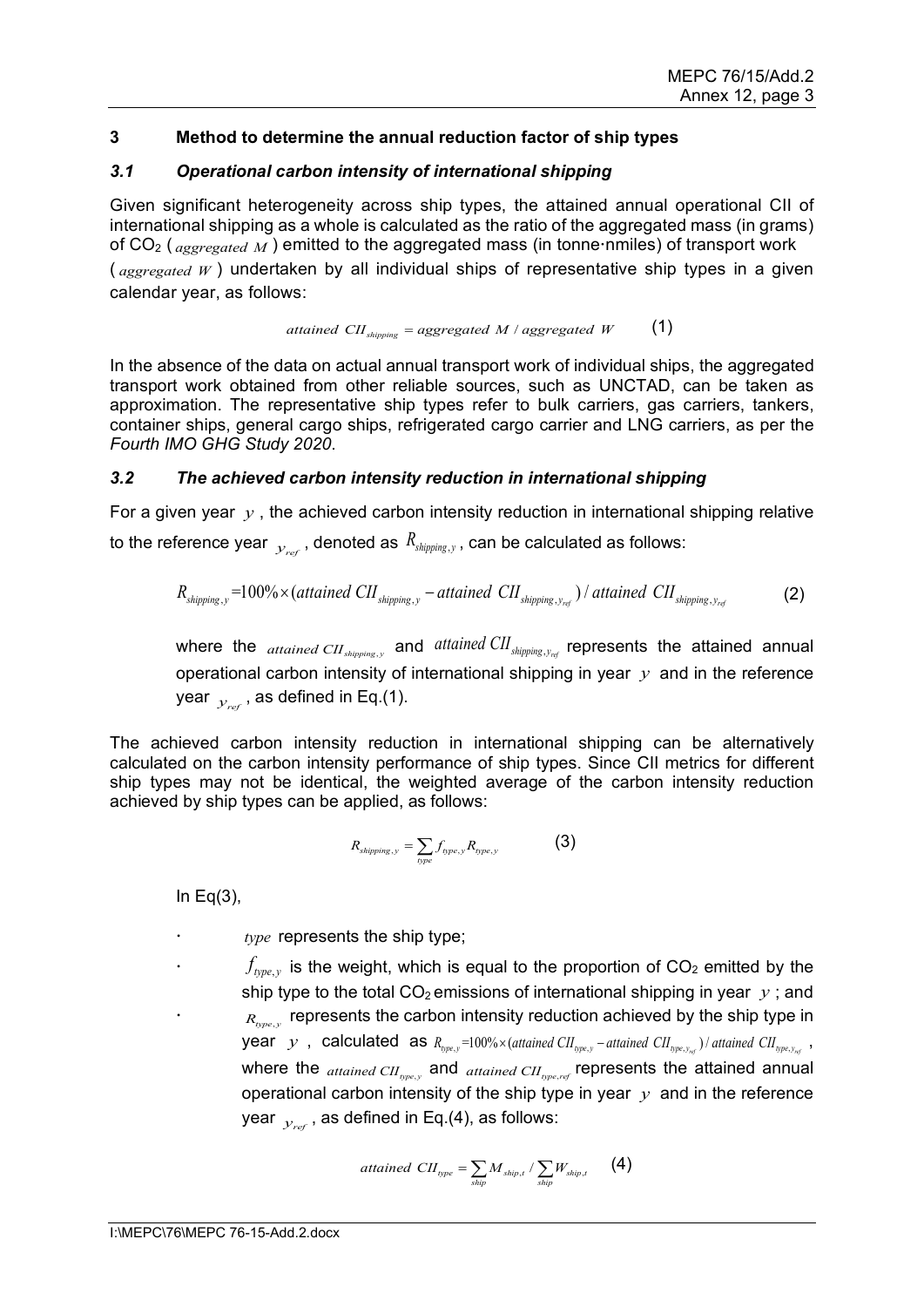where:

 $M_{ship, t}$  and  $W_{ship, t}$  represents the total mass of  $CO<sub>2</sub>$  emitted from and the total transport work undertaken by a ship of this type in a given calendar year, as stipulated in the *Guidelines on operational carbon intensity indicators and the calculation methods (G1)*.

### **4 The reduction factors for the required annual operational CII of ship types**

4.1 In accordance with regulation 28 of MARPOL Annex VI, the required annual operational CII for a ship is calculated as follows:

Required annual operational  $CII = (1 - Z/100) \times CII$ <sub>p</sub>

where  $\emph{CH}_p$  is the reference value in year 2019 as defined in the *Guidelines on the reference lines for use with operational carbon intensity indicators (G2)* , *Z* is a general reference to the reduction factors for the required annual operational CII of ship types from year 2023 to 2030, as specified in table 1.

| Year | Reduction factor relative to 2019 |
|------|-----------------------------------|
| 2023 | $5%$ *                            |
| 2024 | 7%                                |
| 2025 | 9%                                |
| 2026 | 11%                               |
| 2027 | $***$                             |
| 2028 | $***$                             |
| 2029 | $***$                             |
| 2030 | $***$                             |

# **Table 1: Reduction factor (Z%) for the CII relative to the 2019 reference line**

Note:

- Z factors of  $1\%$ ,  $2\%$  and  $3\%$  are set for the years of 2020 to 2022, similar as business as usual until entry into force of the measure.
- \*\* Z factors for the years of 2027 to 2030 to be further strengthened and developed taking into account the review of the short-term measure.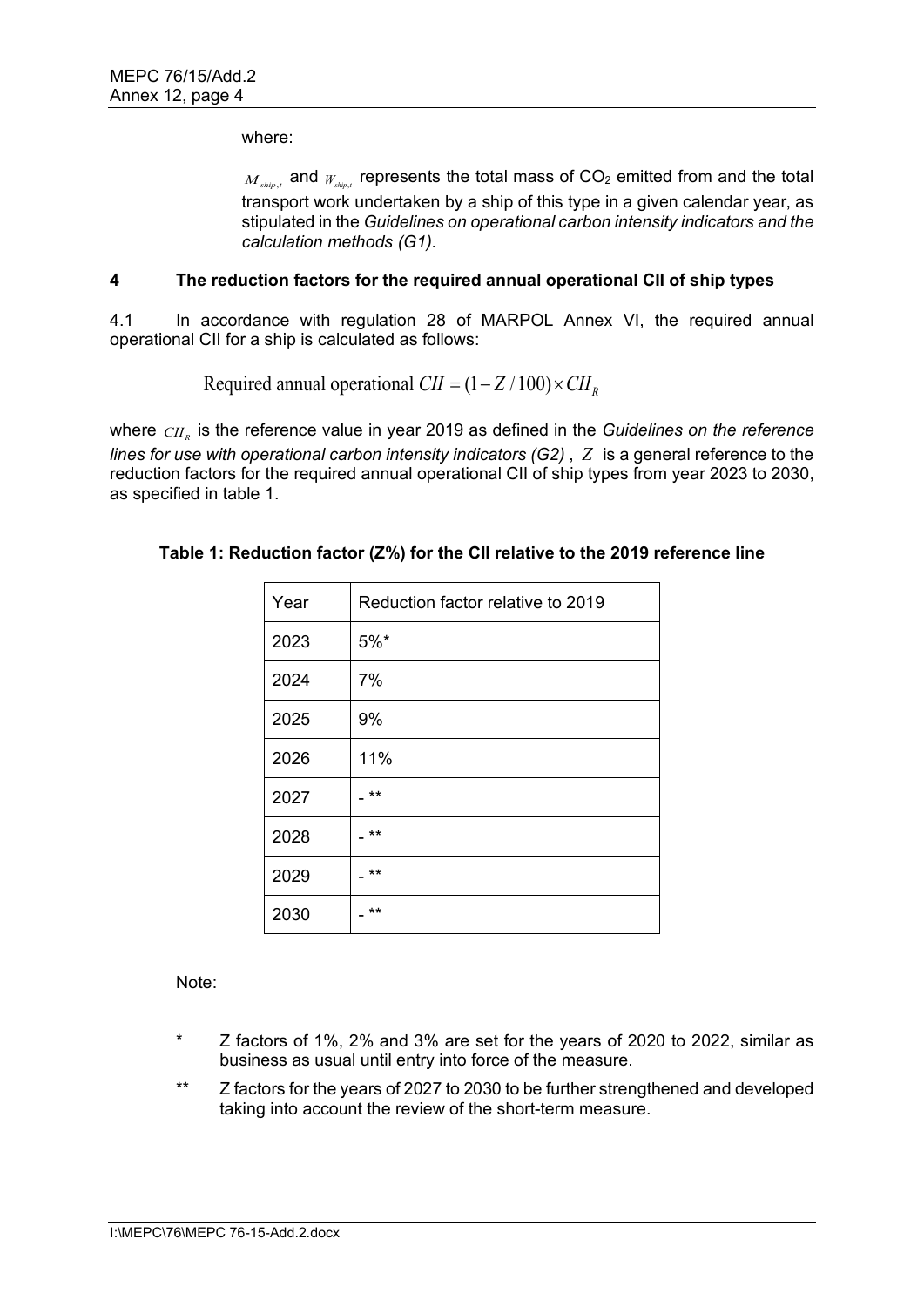### **5 Background information on rational ranges of reduction factors of ship types in year 2030**

5.1 In the *Initial IMO Strategy on Reduction of GHG Emissions from Ships* (Resolution MEPC.304(72)), the levels of ambition on carbon intensity of international shipping have been set taking year 2008 as reference. The carbon intensity of international shipping in year 2008, as well as the improvement through 2012 to 2018, has been estimated in the *Fourth IMO GHG Study 2020*. However, since the scope and data collection methods applied in the *Fourth IMO GHG Study 2020* were inconsistent with those under IMO DCS, the results derived from the two sources cannot be compared directly.

5.2 To ensure the comparability of the attained carbon intensity of international shipping through year 2023 to 2030 with the reference line, the following methods are applied to calculate the equivalent carbon intensity target in year 2030 ( $_{eR_{shimine,2030}}$ ), taking year 2019 as reference, i.e. how much additional improvement is needed by 2030 from the 2019 performance level.

5.3 The achieved carbon intensity reduction of international shipping in year 2019 relative to year 2008 ( *Rshipping*,2019 ) can be estimated as the sum of the achieved carbon intensity reduction of international shipping in year 2018 relative to year 2008 ( *Rshipping*,2018 ) as given by the *Fourth IMO GHG Study 2020* and the estimated average annual improvement during 2012 and 2018 ( $\bar{r}_{shimine}$ ), as follows:

$$
R_{\text{shipping},2019} = R_{\text{shipping},2018} + \overline{r}_{\text{shipping}} \tag{5}
$$

5.4 The following provides the calculations using demand-based measurement and supply-based measurement.

# *5.4.1 Demand-based measurement of 2030 target*

As estimated by the *Fourth IMO GHG Study 2020*, the attained CII of international shipping (on aggregated demand-based metric) has reduced by 31.8% ( $R_{\text{shipping},2018}=31.8\%$ ) compared to 2008, with an estimated average annual improvement at **1.5** percentage points ( $\overline{r}_{\text{shipning}} = 1.5\%$ ). In accordance with Eq.(5), the carbon intensity reduction achieved in year 2019 is estimated as **33.3%** ( *Rshipping*,2019 =33.3% ).

# *5.4.2 Supply-based measurement of 2030 target*

As estimated by the *Fourth IMO GHG Study 2020*, the attained CII of international shipping (on aggregated supply-based metric) has reduced by **22.0%** ( *Rshipping*,2018=22.0% ) compared to 2008, with an estimated average annual improvement at **1.6** percentage points  $(\overline{r}_{\text{shipping}}=1.6\% )$ . In accordance with Eq.(5), the carbon intensity reduction achieved in year 2019 relative to 2008 is estimated as **23.6%** ( *Rshipping*,2019 =23.6% ).

5.5 Given the achieved carbon intensity reduction of international shipping in year 2019 relative to year 2008, the carbon intensity reduction target of international shipping in year 2030 can be converted to the equivalent target ( $_{eR_{shinning,2030}}$ ) relative to year 2019, as follows:

$$
eR_{\text{shipping},2030} = \frac{40\% - R_{\text{shipping},2019}}{1 - R_{\text{shipping},2019}}
$$
(6)